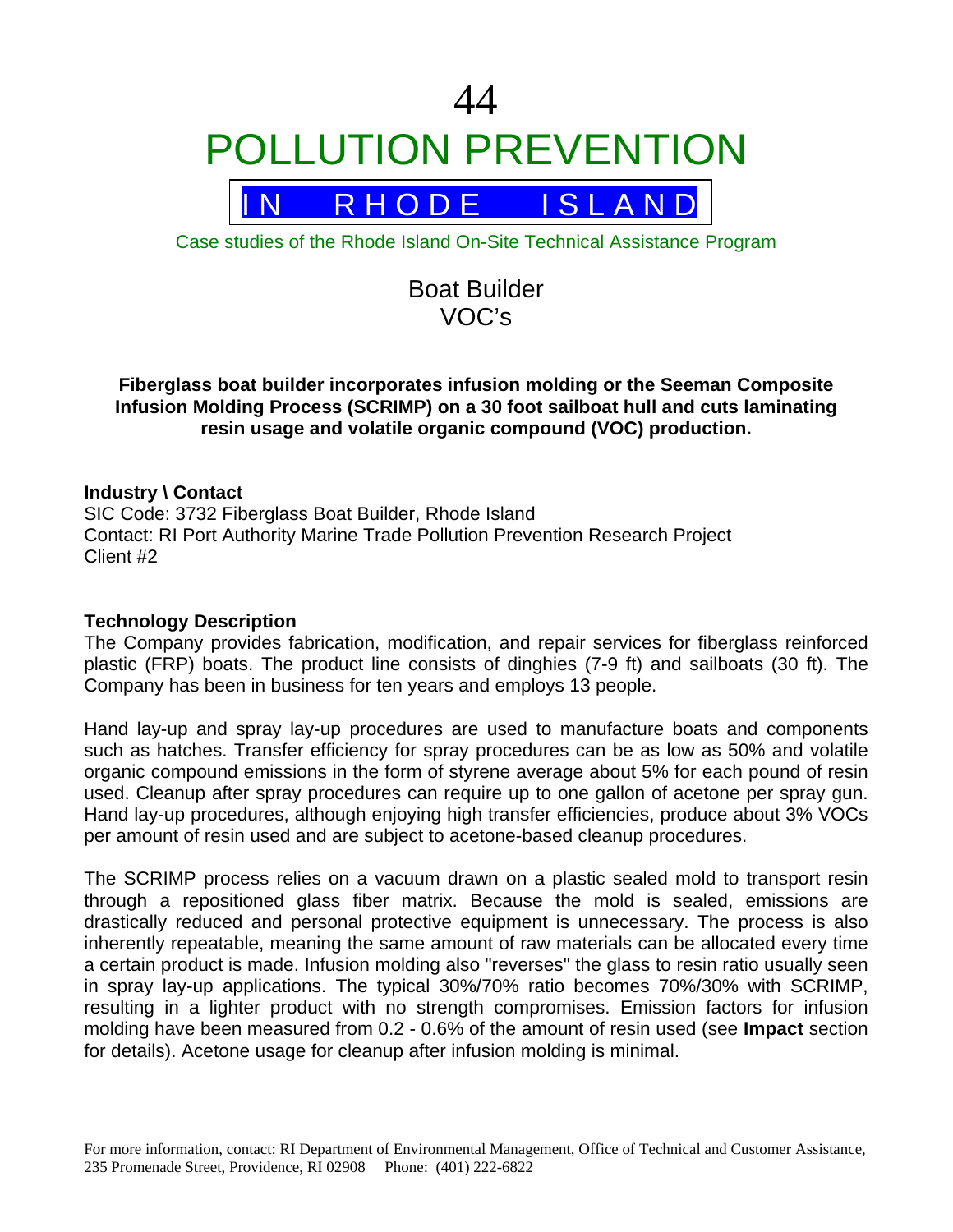## **Feedstock Materials**

65 gallons of laminating resin per hull. 3 gallons of acetone for tool cleaning.

## **Costs**

Use of the SCRIMP process requires licensing through Tillotson Pearson Inc. (TPI) at a cost of \$25,000 plus 5%-7% royalties on each piece sold using the process. Modification of existing molds to support the process costs about \$2,000.

#### **Operation \ Maintenance**

Labor required for the two processes are nearly equal. The largest portion of labor in the SCRIMP process is tailoring the bagging material to the mold. A preformed silicon bag is commercially available, but it is expensive, and TPI estimates that 12 units would have to be sold before the cost of a custom bag could be recouped. If the silicon bag is used, labor will drop to 70% of what is required with the disposable bagging.

#### **Savings**

65 gallons (\$715) structural laminating resin for conventional methods vs. 50 (\$550) gallons of resin for the SCRIMP process.

3 gallons (\$11.50) of acetone used for cleanup form conventional methods vs. none for the SCRIMP process.

#### **Labor**

*Standard bagging*: 110 hours (\$1,210) for conventional methods vs. 90 hours (\$990) for the SCRIMP process.

*Silicon bagging (theoretical):* 110 hours (\$1,210) for conventional methods vs. 63 hours (\$693) for the SCRIMP process.

#### **Wastes**

Major waste costs arise in the SCRIMP process when the standard bags are used and disposed of after one use at a cost of \$410. Wasted resin in the conventional processes represents about a \$165 loss.

#### **Impact**

The major savings in the SCRIMP process (labor and resin) are equivalent to approximately \$400. This savings is offset by the \$410 cost of discarded bagging and resin delivery materials. Considering the increased tooling costs, it is apparent that the SCRIMP process will not pay for itself on a per unit basis when not using a silicon bag.